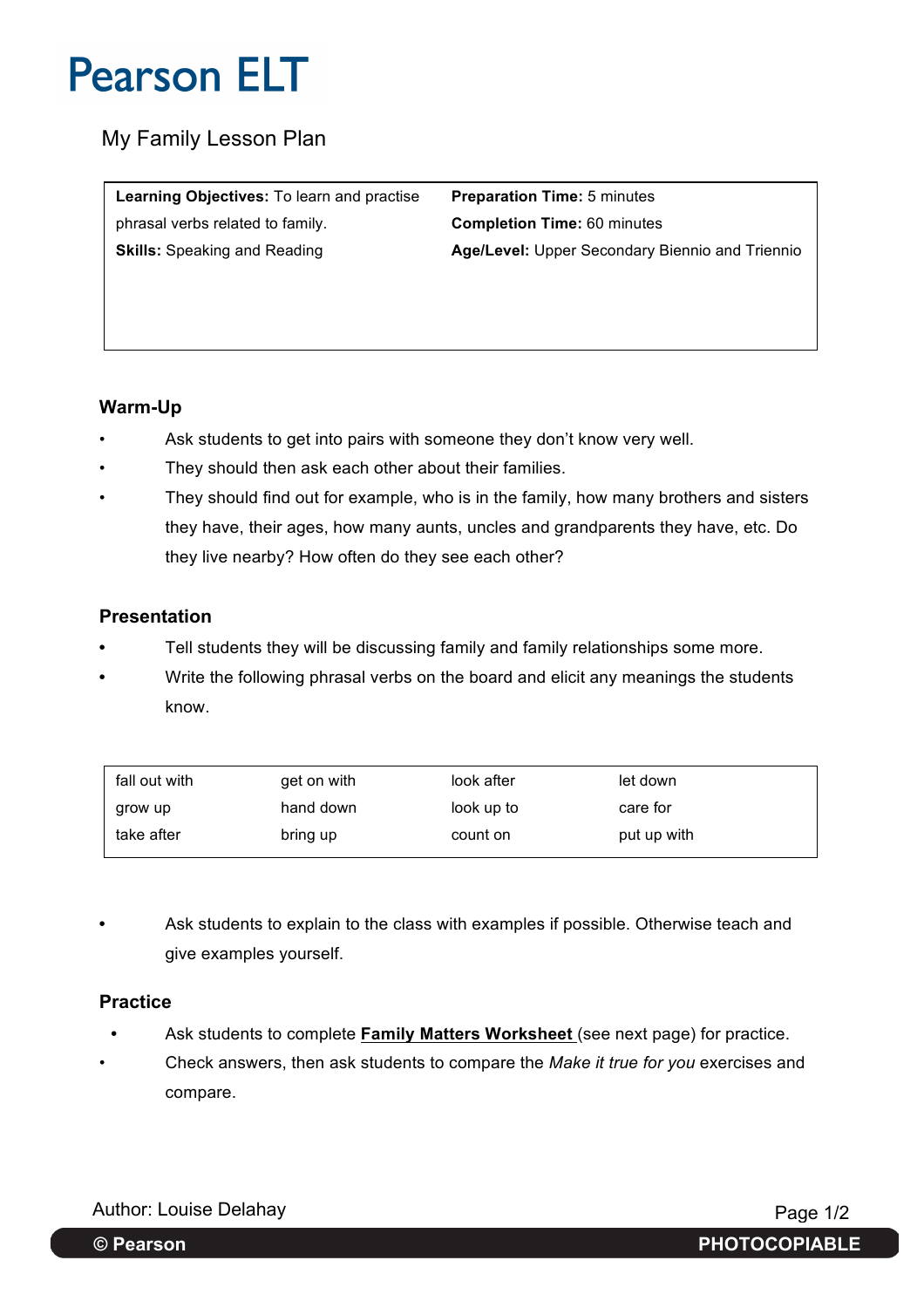My Family Lesson Plan

## **Family Matters Worksheet**

### **1 Match the phrasal verb to a more formal meaning.**

| a. fall out with | i. have a good relationship with         |
|------------------|------------------------------------------|
| b. take after    | ii. take care of                         |
| c. count on      | iii. resemble in character or appearance |
| d. grow up       | iv. argue with and suspend friendship    |
| e. hand down     | v. rely on/be confident in               |
| f. look after    | vi. respect or admire                    |
| g. look up to    | vii, raise or rear                       |
| h. bring up      | viii. to exhaust                         |
| i. put up with   | ix. tolerate                             |
| j. wear out      | x. disappoint                            |
| k. get on with   | xi. mature physically and/or mentally    |
| I. let down      | xii. pass on to another (younger) person |

### **2 Make the sentences true for you. Complete the following sentences with a phrasal verb and your own ideas.**

| a. | I sometimes/never/often | (have arguments with) my |  |  |
|----|-------------------------|--------------------------|--|--|
|    |                         |                          |  |  |

- b. I \_\_\_\_\_\_\_\_\_\_\_\_\_\_\_\_\_\_\_\_ (respect and admire) my……………………………..
- c. I sometimes/often/never example and the solution of the solution of the solution of the solution of the solution of the solution of the solution of the solution of the solution of the solution of the solution of the sol
- …………………….
- d. I \_\_\_\_\_\_\_\_\_\_\_\_\_\_\_\_\_\_\_\_\_(have a good relationship) my……………………………………… best, of the members of my family.
- e. I can always \_\_\_\_\_\_\_\_\_\_\_\_\_\_\_\_\_\_\_\_\_\_\_\_\_(trust that things will happen as expected) my ………………………………. He/she has never \_\_\_\_\_\_\_\_ (me) \_\_\_\_\_\_\_\_. (disappointed me).

**3 Here are some compound nouns related to phrasal verbs. What do you think they mean?**

- a. a let-down
- b. a fall-out
- c. a grown-up
- d. a hand-me-down

Author: Louise Delahay **Page 1/2** Page 1/2

**© Pearson PHOTOCOPIABLE**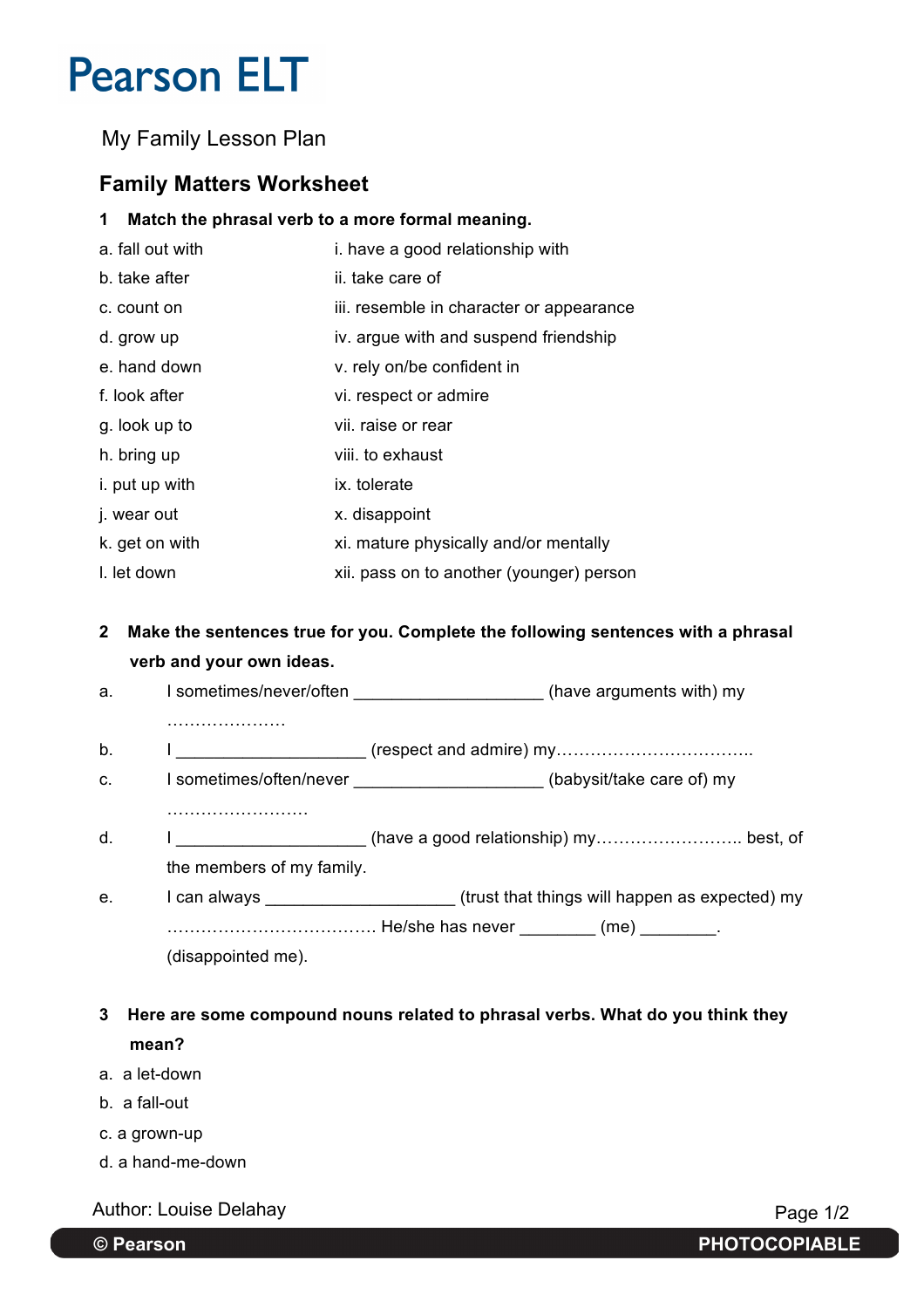My Family Lesson Plan

## **Family Matters Worksheet Answer Key**

| . .    |         |
|--------|---------|
| a. iv  | g. vi   |
| b. iii | h. vii  |
| C.V    | i. ix   |
| d. xi  | j. viii |
| e. xii | k. i    |
| f. ii  | l. x    |

**2** f. I sometimes/never/often **fall out with** (have arguments with) my ………………… g. I **look up to** (respect and admire) …………………………….. h. I sometimes/often/never **look after** (babysit/take care of) my ……………………. i. **I get on with** (have a good relationship) my ............................... best, of the members of my family. j. I can always **count on** (trust that things will happen as expected) my ………………………………. He/she has never **let (me) down** (disappointed).

**3**

**1**

- a. a disappointment
- b. a disagreement
- c. an adult
- d. an article passed from one family member to another one

#### **Skills Work: Reading and Speaking**

**•** Students can complete the **Family Questionnaire** for further practice phrasal verbs and speaking. (**see next page)**

#### **Closure**

**•** As a whole class, get ideas about family life in the students' cities of origin/ country/ies.

Author: Louise Delahay **Page 1/2** 

**© Pearson PHOTOCOPIABLE**